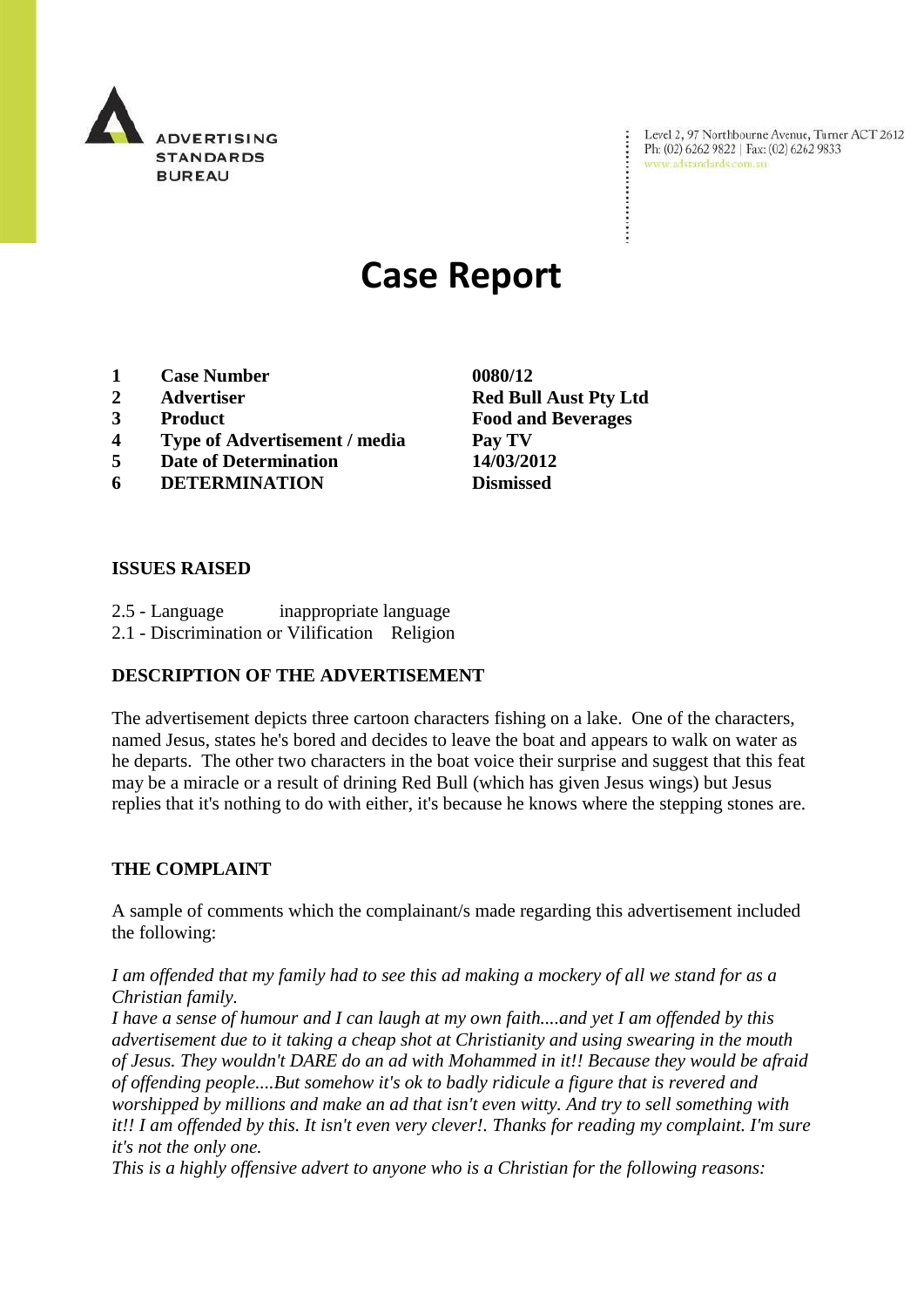*1. Suggesting Jesus was a slacker and making a mockery of what Christians believe 2. Suggesting Jesus was a falsifier and did not perform miracles - mocking the Christian bible*

*3. Having Jesus take his own name in vain. In the Christian beliefs one of the Ten Commandments is not to take the lords name in vain. Swearing can be forgiven blasphemy is not. Having to watch a cartoon of the son of god taking his own name in vain is absolutely disgusting and shocking.* 

*I have never seen any other religion mocked in such a fashion in an advertisement. If this advert is allowed to stay airing it is a mockery to the Christian faith. The story line and imagery seems to be oblivious to the feelings of Christians. The advertisement makes direct reference to a particular religious group and it makes a mockery of the section of our community with those beliefs.*

*The add ends with the character of Jesus appearing to slip on a rock and blaspheming by way of cursing using his own name. As a Christian I find the portrayal of Jesus blaspheming deeply offensive and enormously disrespectful. This act is not in keeping with the character of Jesus and therefore is a gross misrepresentation of his very nature.* 

## **THE ADVERTISER'S RESPONSE**

Comments which the advertiser made in response to the complainant/s regarding this advertisement include the following:

*Red Bull Energy Drink television and online advertisements demonstrate the energising effects of Red Bull on body and mind in a fresh and cheeky way via light-hearted cartoons that are not designed to be taken literally.* 

*As with most cartoons, the drawings and storylines have been developed over many years with the purpose of communicating a humorous, satirical story or message and not a true life scenario. For example, The Simpsons is an animated cartoon whereby the characters are created for their humour and yet not taken so literally.*

*The Red Bull brand image is hallmarked by individuality, innovation and non-conformism. These brand values are reflected in the brand communication, characterised by selfconfidence, a witty approach and unique identity, as well as self-irony, which is appreciated by the millions of fans worldwide who purchase our products, attend or participate in our* 

*events and consume our media content through various media channels.*

*However, we respect the views and opinions of the complainants as advised by the ASB, and as the Red Bull television commercials are not intended to offend, we have chosen to remove the relevant advertisement from all television and online mediums as of this Sunday 4 March 2012.*

*Red Bull Australia is committed to complying with the AANA Advertiser Code of Ethics and all applicable laws related to advertising.* 

*Given our action, we trust that the matter does not require the consideration of the Advertising Standards Board.*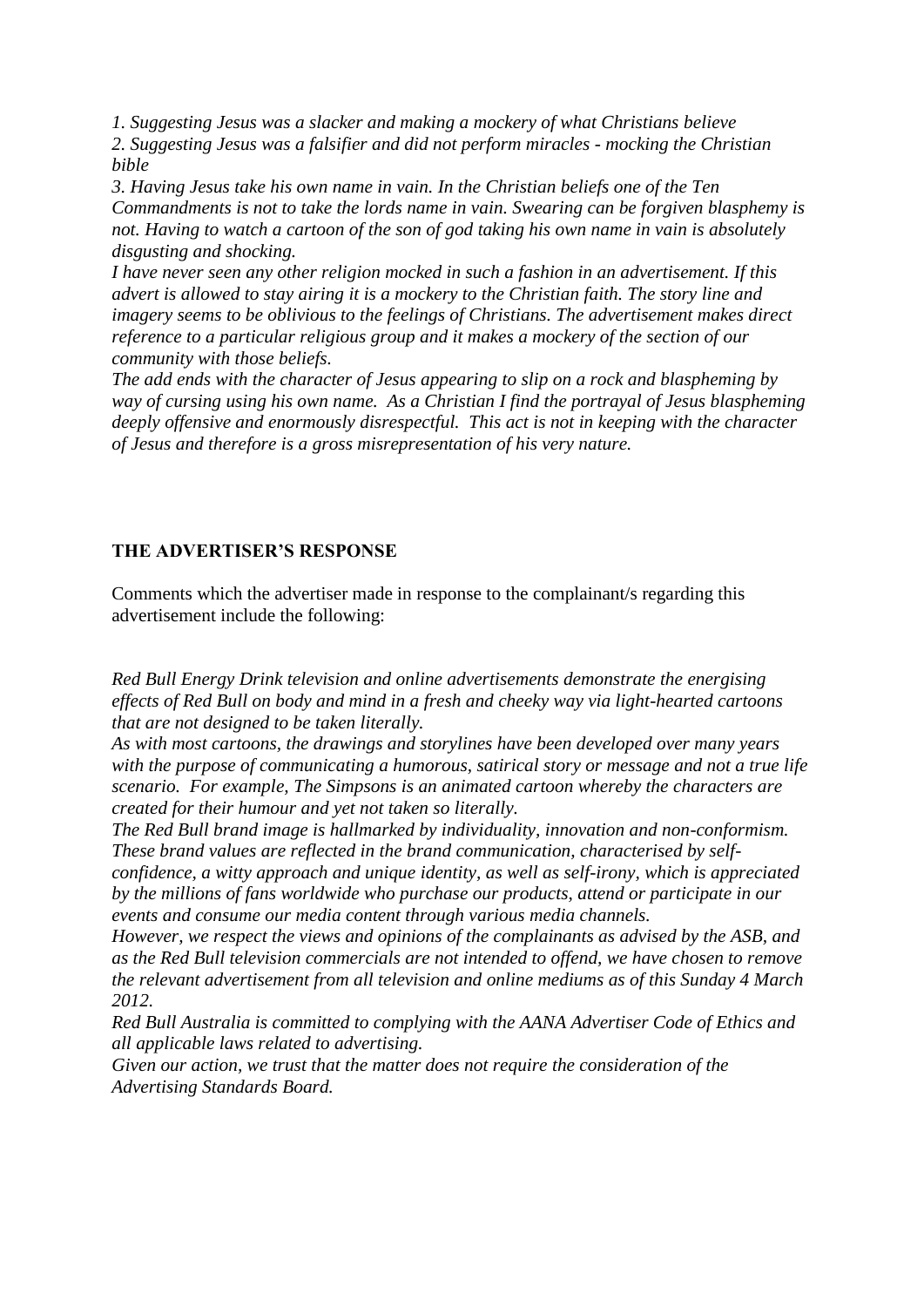## **THE DETERMINATION**

The Advertising Standards Board ("Board") considered whether this advertisement breaches Section 2 of the Advertiser Code of Ethics (the "Code").

The Board noted the complainant"s concerns that the advertisement is inappropriate, offensive and blasphemous.

The Board viewed the advertisement and noted the advertiser's response.

The Board considered whether the advertisement was in breach of Section 2.1 of the Code. Section 2.1 of the Code states: "Advertising or Marketing Communications shall not portray people or depict material in a way which discriminates against or vilifies a person or section of the community on account of race, ethnicity, nationality, sex, age, sexual preference, religion, disability or political belief."

The Board noted that the advertisement features animated, cartoon style characters intended to depict Jesus and two of his followers or disciples. The three men are on a small boat on the water and they discuss the miracle of Jesus walking on water and whether or not this is because he has consumed Red Bull. Jesus confirms that he is walking on stepping stones not performing a miracle. At the end of the advertisement Jesus slips on a rock and says "Jesus".

The Board considered that the use of a depiction of Jesus and references to specifics that are well known within the Christian faith is a serious and sensitive issue and could be considered offensive and inappropriate by members of the community.

The minority of the Board agreed that some members of the community would consider that the advertisement mocked and trivialised Christian beliefs, in particular by suggesting that Jesus walking on water was not a miracle. The minority of the Board considered that the advertisement is demeaning of Christian beliefs and that it does vilify people of Christian belief and values.

The majority of the Board also agreed that advertisements which use humour in connection with religious concepts would be considered offensive by many members of the community. However the Board noted that the Christian faith is well established and accepted in Australian society and that many well known elements are now used as general references, for example, "walking on water" to describe the achievements and success of particular people.

The majority of the Board considered that the advertisement was not attacking of a vulnerable minority group and that it does not discredit any specific elements of Christianity. In fact the Board considered that the advertisement clearly acknowledges that walking on water is "another one" of the miracles that Jesus performed and is supportive of the Christian belief that Jesus did perform miracles. The majority of the Board considered that the imagery depicted in the advertisement does not denigrate Christianity or Christians and would be seen